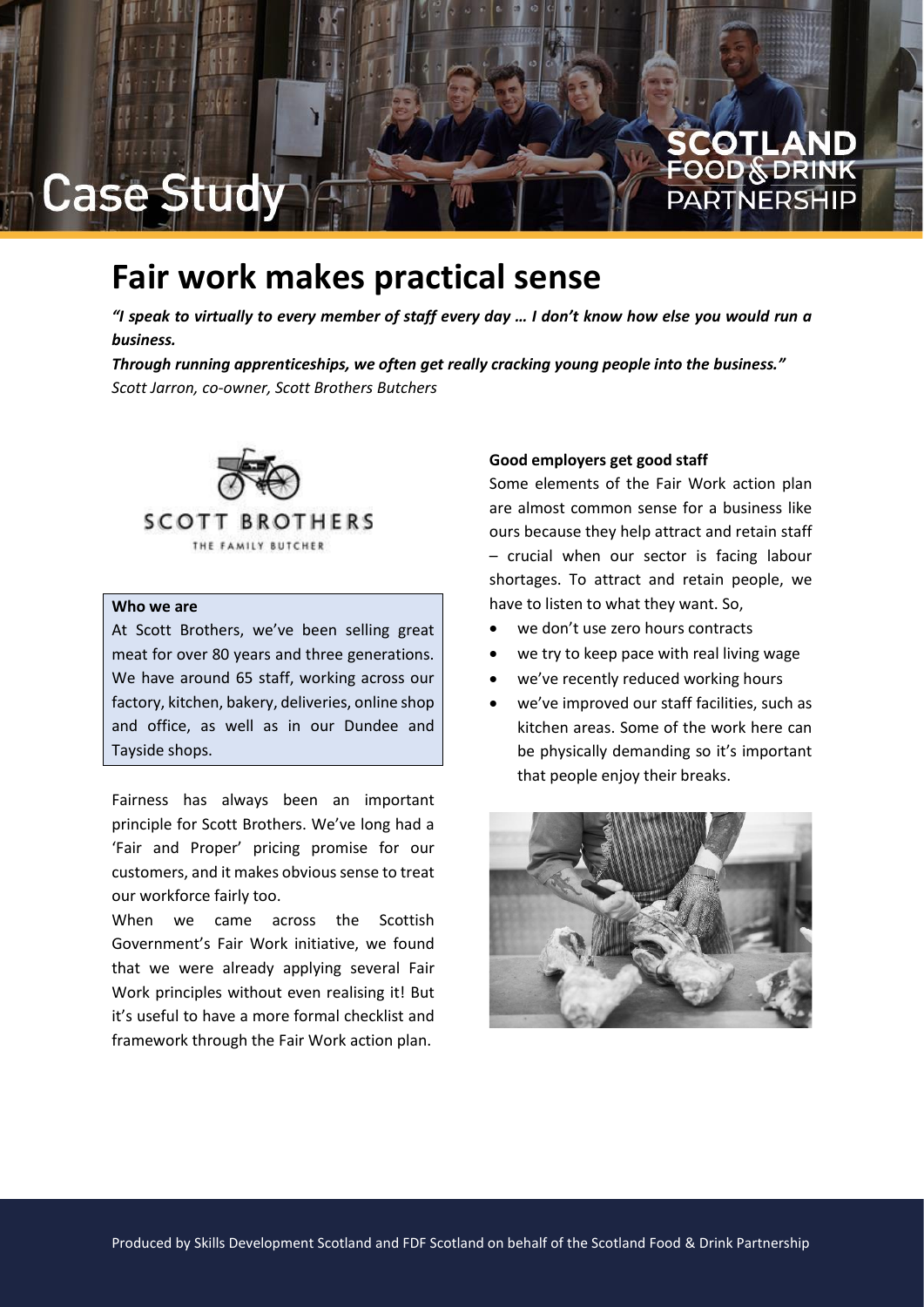# **COTLAND**<br>OOD§DRINK PARTNERSH

#### **Skills investment runs company-wide**

Like every food business, we face challenges with recruiting and keeping people, and we therefore have various programmes in place to build loyalty and skills.

**Apprenticeships**: Scott Brothers first started offering apprenticeships in the 1950s, and we still try to carry around three apprentices in the business on a rolling basis. It supports young people and supports our business.

- The apprentices do a Modern Apprenticeship through Craft Skills Scotland.
- A few stay in the business with us if they are very good, and the others leave us with a valuable qualification which is much in demand.
- We currently have two apprentices who stayed on after completing Stage 2; now they're doing Modern Apprenticeship levels 3 and 4.



**Wider skills development**: We develop our other staff too, through a variety of external courses and training in customer service, first aid, hygiene, health and safety and more, through Craft Skills Scotland and other external providers.

**In-house training**: A really important aspect of training is to take all our people right the way through the whole process of what we do as a business. They may be responsible for 20% or less of the actual finished product, but we want them to understand how other people rely on what they do (or vice versa). It makes their job more interesting and fulfilling and can also contribute to great staff ideas and problemsolving.

### **Communication and employee voice**

Talking with staff, as a two-way process, is a fundamental part of how we operate as a business. "Every day, I go into every area, speak with every manager and others, see what their priorities and workload are, and how best we can manage all that," explains our co-owner Scott Jarron.

We also sit down regularly with each department – maybe to improve how things are working, maybe to pass on positive reviews.

In particular, if there are any changes in the business or new developments, we like to pull everyone together. We want to make sure that everybody is there together, getting the same message directly and the same opportunity to ask questions.